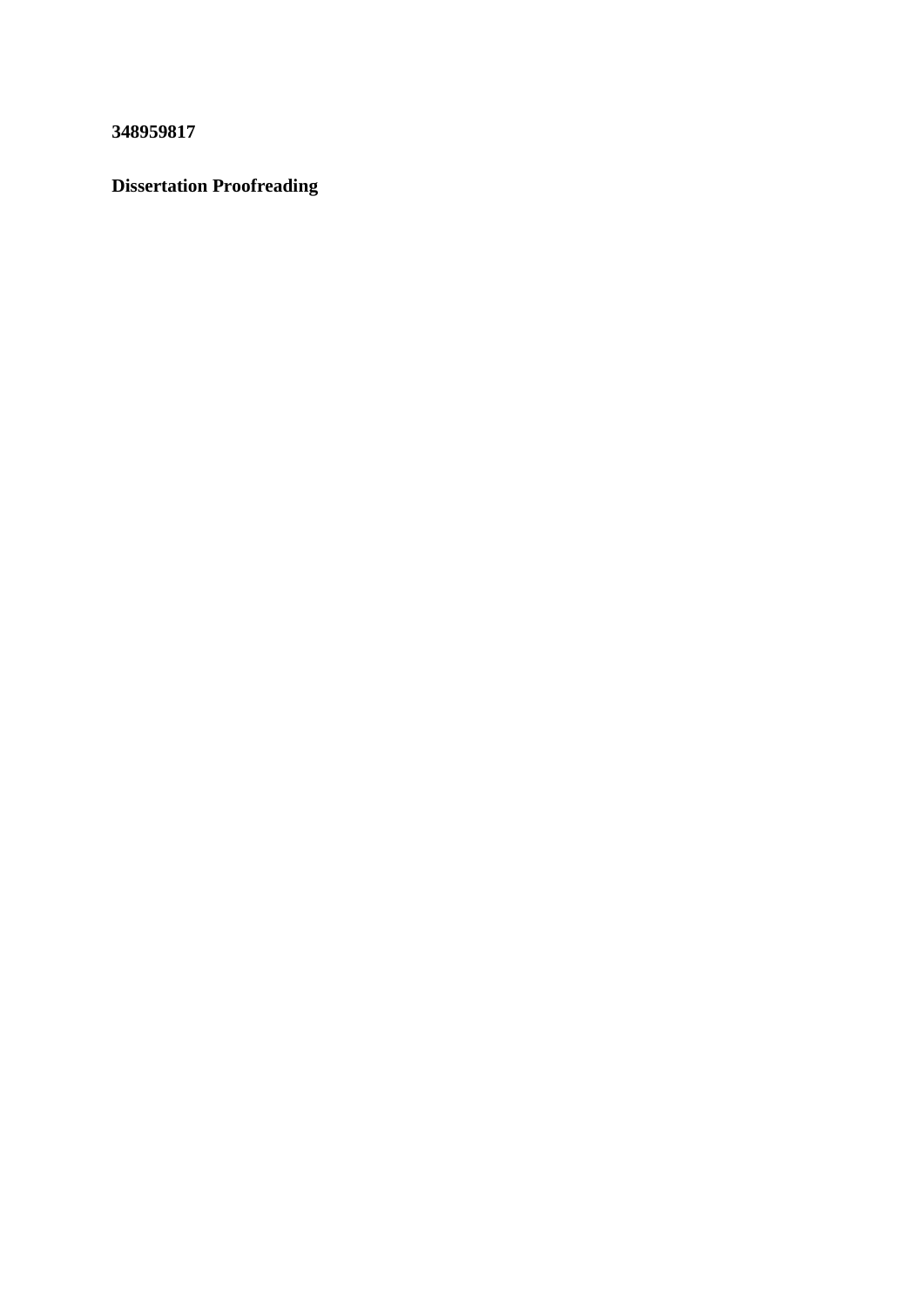## **Chapter Two: Literature Review exert**

## **Striker Strategies**

In the modern-day, elite-level athletes have adopted various styles of striking penalty kicks, whether it is Italian and Chelsea FC midfielder Jorginho utilising a slow approach with a leap before striking or England and Tottenham Hotspurs striker Harry Kane's power shot that typically is targeted into the low corner of the net. Penalty kicks have continued to be an intriguing and developing area of research, leading to studies identifying two dominant striker shooting strategies implemented when attempting to deceive a goalkeeper (Weigelt & Memmert, 2012). Such strategies were initially introduced by Khun (1988), who titled the approaches as either the 'keeper-dependent' or the 'keeper-independent' strategies. Khun investigated the factors associated with the adoption of each strategy and revealed that player intuition was often a key factor which has been further noted in further studies (Bar-Eli & Azar, 2009). However, further studies have noted that the adoption of the strategies can be impacted by players preferences and small random perturbations (Chiappori et al., 2002). The keeperindependent strategy sees a striker choose where to place the ball before the run-up and holds to choose during the run-up and kick. This strategy sees the penalty kick taker ignore any behaviour from the goalkeeper (Navarro et al., 2013). This strategy has been suggested to be utilised and made effective based on a penalty kick bias, knowledge of the opposing goalkeeper's preferences or the goalkeeper's starting position (van der Kamp, 2006). Studies have suggested that the use of the keeper-independent strategy is the superior method as it is the best provider of approximation of co-ordinated visuomotor control as well as the player maintaining a greater amount of control by focusing on where the ball should be placed to beat the goalkeeper before striking the ball (Wood & Wilson, 2010).

In contrast, The Keeper-dependent strategy sees a player attempt to kick the ball to the side opposing the keepers dive. This strategy sees a player attempt to anticipate the goalkeeper's movement by obtaining advanced cue information from the goalkeeper (Navarro, et al., 2013). Although the penalty kick taker will leave it until the point of no return, a temporary location will be selected in advance but is not finalised until the moment before foot to ball contact (van der Kamp, 2006). During his study, Khun (1988) suggested that this approach is commonly adopted, with an estimated 70-75% of football players adopting this strategy. However, additional studies (see. Van der Kamp, 2006; Wood & Wilson, 2010; Noel & van der Kamp, 2012) have later noted that this approach is less effective than Khun initially suggested.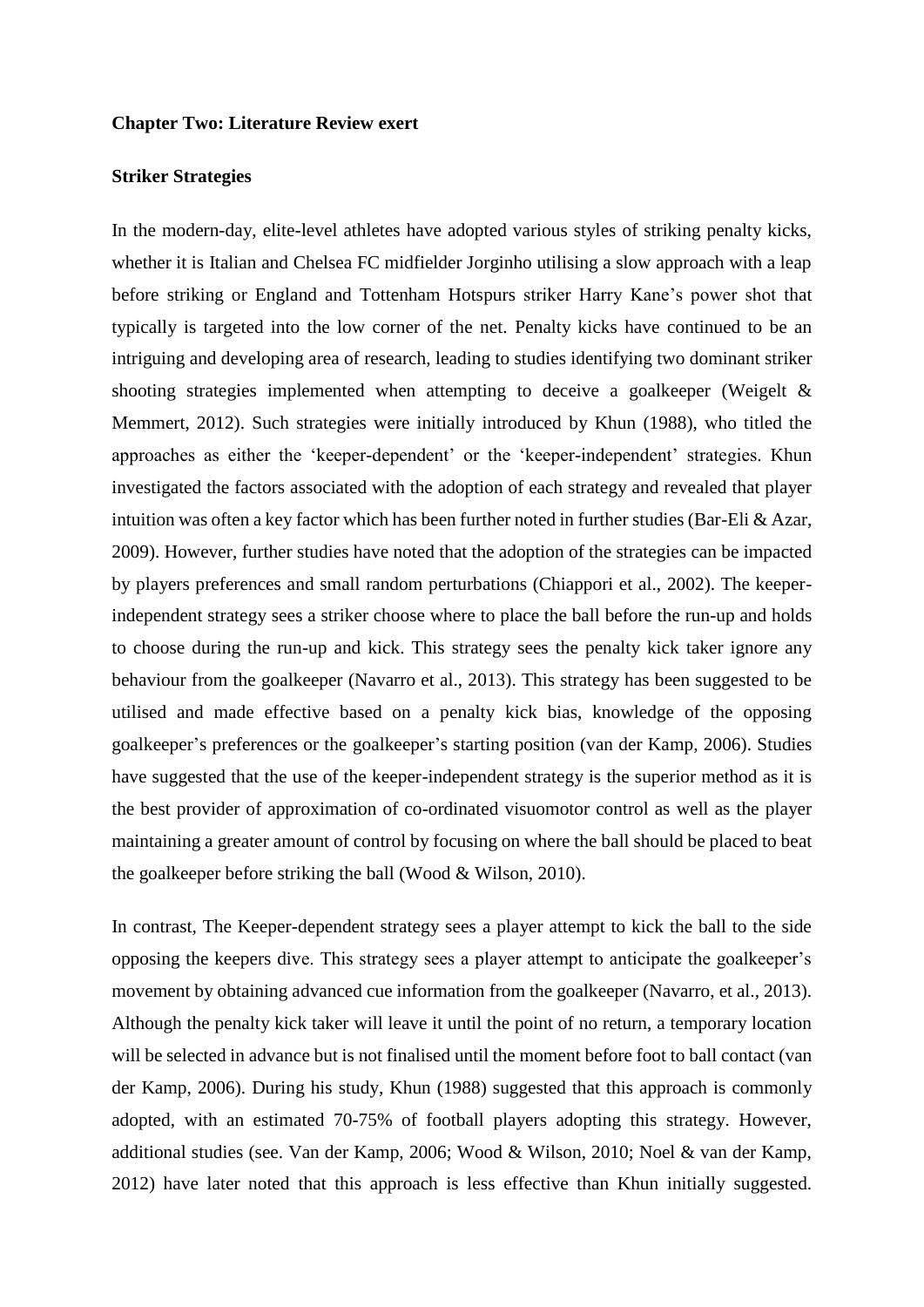However, there are still several benefits regarding the implementation of the keeper-dependent strategy. Firstly, Wood and Wilson (2010) note that the strategy requires a lesser degree of accuracy when the striker successfully anticipates the goalkeepers dive and place the ball to the opposite side. However, Navarro et al. (2013) noted that for the strategy to be successful, a striker must receive and correctly interpret information from the goalkeeper regarding which way they will be diving during the run-up to the strike. Several studies have argued that there is an association between the goalkeepers action and the strategy adopted by the striker, specifically when a striker is adopting a keeper dependent strategy. This has led to the suggestion that a coupling link may be a possibility whereby both the striker and goalkeeper function as a dyadic system during the penalty kick scenario (Savelsbergh et al., 2005; van der Kamp, 2006; Morya et al., 2003; Lopes et al., 2008).

While the research has strongly supported the presence of two strategies, a further study from McGarry and Franks (2003) has suggested that a third strategy may be utilised. Specifically, the study suggests that some strikers utilise both the keeper-independent and keeper-dependent strategies. This strategy sees the striker change strategy based upon the position of the goalkeeper in the goal. Further studies have noted the influence of the goalkeeper's starting position on the striker's decision making, with such studies demonstrating that goalkeepers could manipulate a striker's ball placement decision by standing slightly off centre in the goal (Weigelt & Memmert, 2012; Weigelt, et al., 2012; Masters, et al., 2007).

Debate continues to arise on the ability for a strike to ignore, or in essence, not be distracted by a goalkeeper which is one element that has led to the determination of the keeperindependent being the favoured strategy. Previous studies, including Wegner (1994), suggested that a deliberate attempt to ignore a thought or action may have an adverse effect and cause a decline in performance by the performer engaging in the very thought or action they are trying to avoid. Such suggestions are largely supported in the literature by several studies that have found that strikers who choose to ignore the goalkeeper experience a detrimental effect on their performance (McGarry & Franks, 2000; Kerwin & Bray, 2006; Bar-Eli & Azar, 2009; Franks & Hanvey, 1997; Palacios-Huerta, 2003; Wilson et al., 2009; Savelsbergh et al., 2005; Dicks et al., 2011). Consider the study from Dicks et al. (2011), who found that goalkeepers benefit from collecting late information from the initiation of the strikers kicking action at approximately 450 ms before foot to ball contact is made as this can reduce the keepers vulnerability to deception. As such, this suggests that if a striker understands what a goalkeeper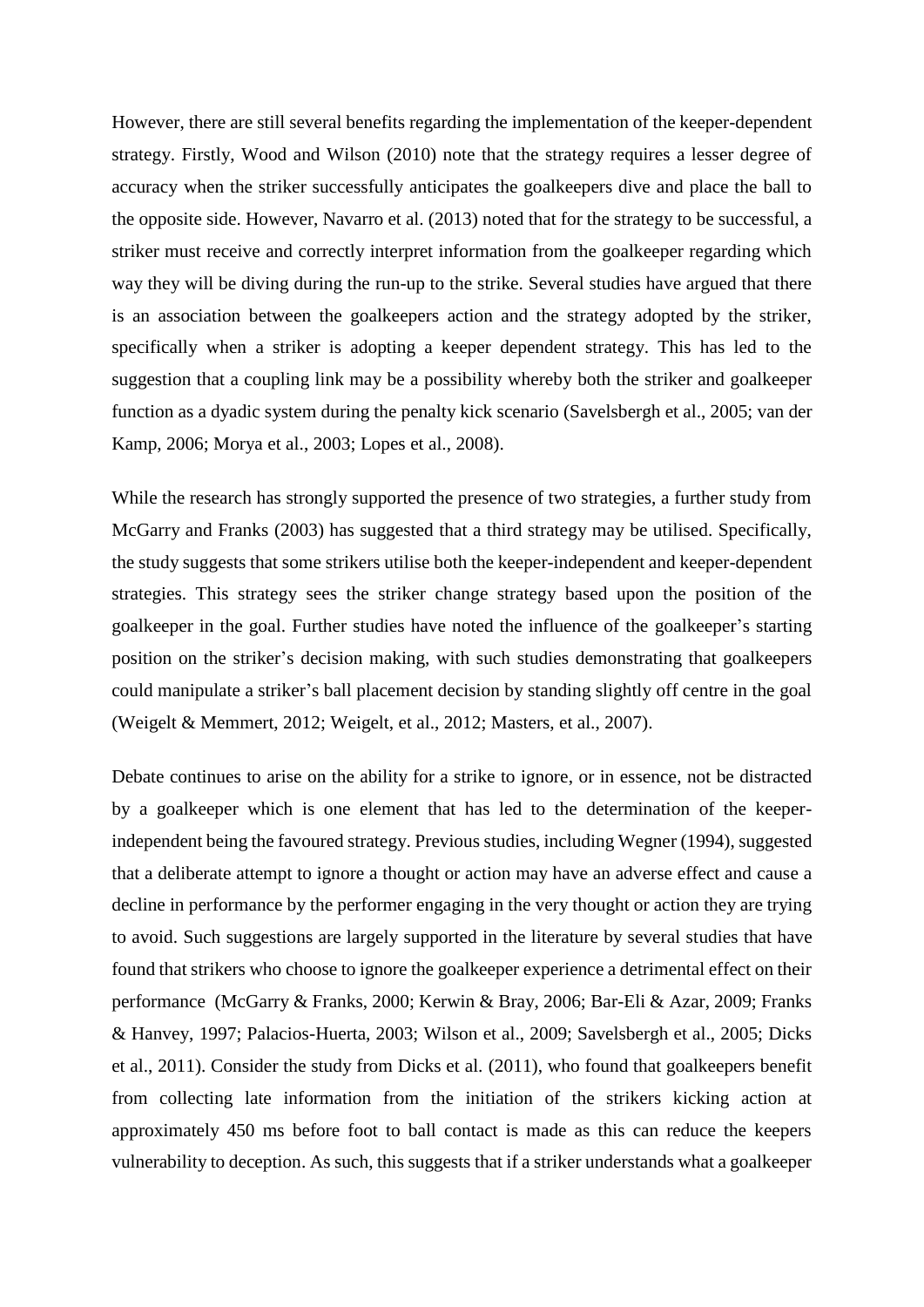is observing and how they can utilise this for their own benefit, this can provide them with an opportunity to further collect information from the goalkeeper regarding the information they are collecting.

Similarly, the study from Bar-Eli et al. (2005) reported that there is an action bias present in the penalty kick action. In this sense, the study suggests that a goal scored yields worse feelings for the goalkeeper when they remain in the center of the goal than the completion of an action such as jumping, which leads to a bias for action. In this sense, this suggests that if a striker ignores the goalkeeper's action in terms of their desire to act, this can leave a distinct lack of information, leading to a successful penalty kick.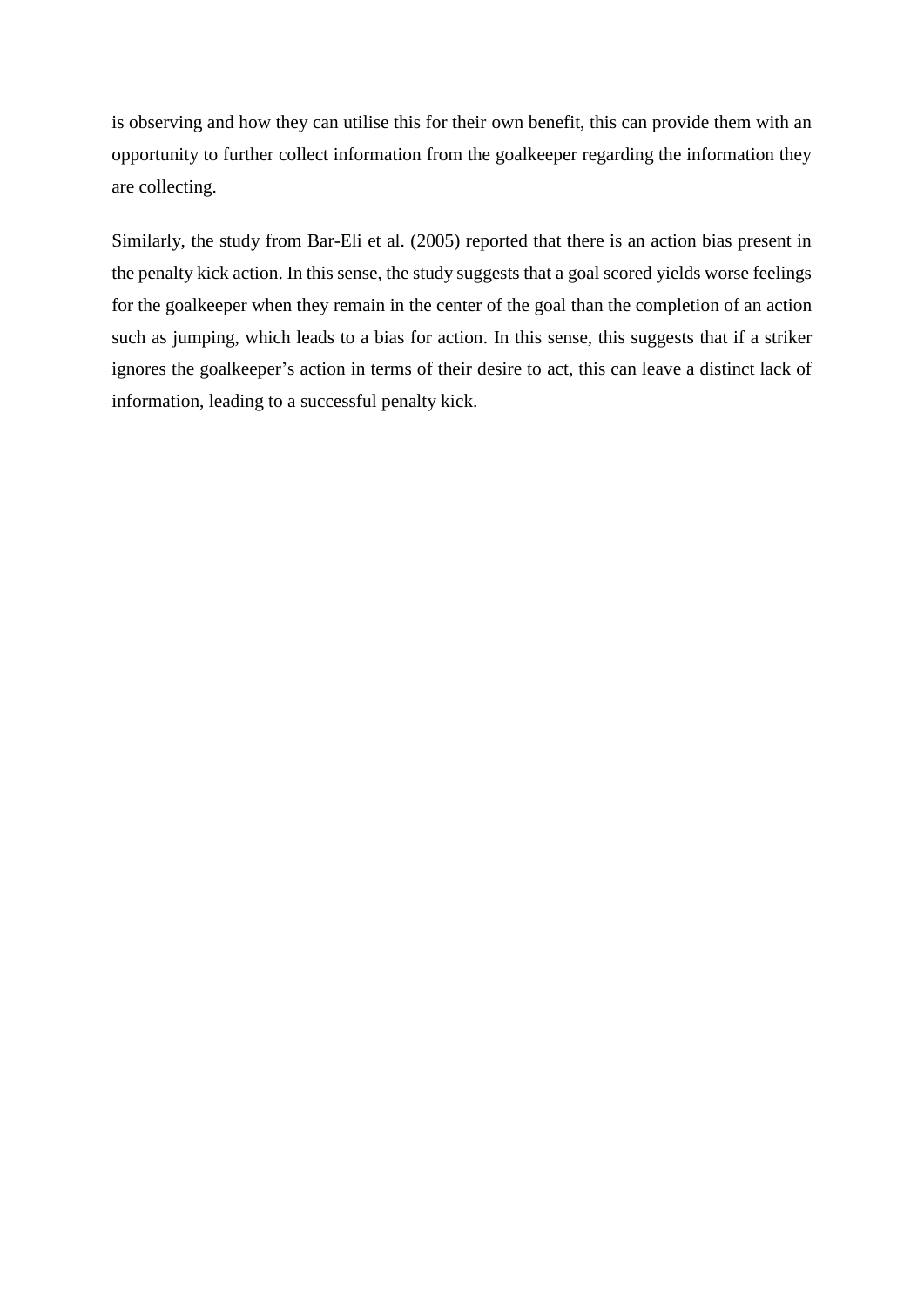## Reference list

Bar-Eli, M. & Azar, O. H., 2009. Penalty Kicks in soccer: an empirical analysis of shooting strategies and goalkeepers' preferences. Soccer and Society, 10(2), pp. 183-191.

Bar-Eli, M. et al., 2007. Action Bias among Elite Soccer Goalkeepers: The Case of Penalty Kicks. Journal of Economic Psychology, 28(5), pp. 606-621.

Chiappori, P. A., Levitt, S. & Groseclose, T., 2002. Testing mixed-strategy equilibria when players are heterogeneous: The case of penalty kicks in soccer. American Economic Review, pp. 1138-1151.

Dicks, M., Uehara, L. & Lima, C., 2011. Deception, Individual Differences and Penalty Kicks: Implications for Goalkeeping in Association Football. International Journal of Sport Science and Coaching, 6(4), pp. 515-521.

Franks, I. M. & Hanvey, T., 1997. Cues for Goalkeepers. High-tech methods used to measure penalty shot response. Soccer Journal, Volume 42, pp. 30-33.

Kerwin, D. G. & Bray, K., 2006. Measuring and modelling the goalkeeper's diving envelope in a penalty kick. The Engineering of Sport, Volume 6, pp. 321-326

Kuhn, W., 1988. Penalty-kick strategies for shooters and goalkeepers. Science and football, pp. 489-492.

Lopes, J. E. et al., 2008. The dynamics of decision making in penalty kick situations in association football. The open Sport Sciences Journal, Volume 1, pp. 24-30.

Masters, R. S., van der Kamp, J. & Jackson, R. C., 2007. Imperceptibly off-center goalkeepers influence penalty-kick direction in soccer. Psychological science, 18(3), pp. 222-223.

McGarry, T. & Franks, I. M., 2003. The Science of Match Analysis. Science and Soccer, pp. 265-275.

Morya, E., Ranvaud, R. & Pinheiro, W. M., 2003. Dynamics of visual feedback in a laboratory simulation of a penalty kick. Journal of Sports Sciences, 21(2), pp. 87-95.